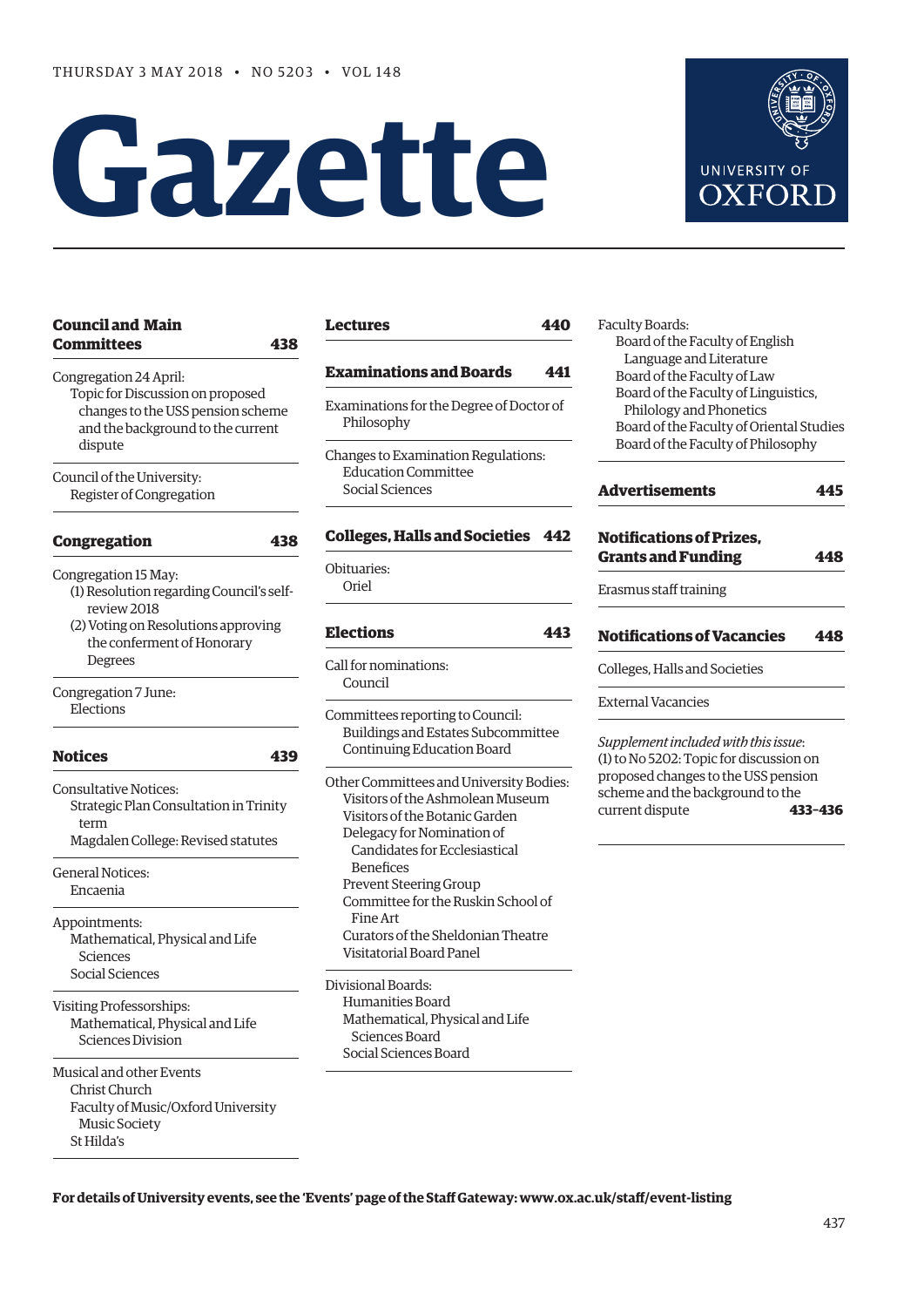# Council and Main Committees

# Congregation

### **Congregation** 24 April

### **Topic for Discussion on proposed changes to the USS pension scheme and the background to the current dispute**

A discussion on 'proposed changes to the USS pension scheme and the background to the current dispute' took place on 24 April.

A transcript of the meeting is published with this *Gazette* and on the Congregation website.

### **Council of the University**

### **Register of Congregation**

The Vice-Chancellor reports that the following names have been added to the Register of Congregation:

Hunt, P, Brasenose Smith, R P, Worcester

### **Divisional and Faculty Boards**

For changes in regulations for examinations see 'Examinations and Boards' below.

| Congregation | 15 May |
|--------------|--------|
|              |        |

Members of Congregation are reminded that any two members may, not later than **noon on 7 May**, give notice in writing to the Registrar that they intend to oppose or amend any of the resolutions below (see the note on the conduct of business in Congregation below). If no such notice has been given, and unless Council has declared otherwise or the meeting has been adjourned, the resolutions shall be declared carried and the meeting may be cancelled.

### **(1) Resolution regarding Council's selfreview 2018**

The text of the resolution, and Council's response, was published in *Gazette* No 5202, p418-22, 26 April 2018<sup>1</sup>.

### **(2) Voting on Resolution approving the conferment of Honorary Degrees**

The text of the resolutions was published in Gazette No 5202, p422, 26 April 2018<sup>2</sup>.

### **Arrangements for the meeting**

*Attendance and timings*

The meeting will be held in the Sheldonian Theatre. Attendance at the meeting is open to members of Congregation and to nominated representatives of the Oxford University Student Union (Oxford SU) as agreed in advance by the Vice-Chancellor. Admittance to the theatre will be on the production of a valid University card and will be on a first-come, first-served basis (places will be reserved for scheduled speakers). The doors of the Sheldonian Theatre will open at 1.45pm and will remain open throughout the meeting except when voting is taking place. The Vice-Chancellor has decided that the wearing of gowns shall be optional on this occasion.

*Advance notice by speakers*

Members of Congregation who wish to speak are asked to indicate this intention by emailing congregation.meeting@admin. ox.ac.uk by **noon on Monday, 14 May** at the latest. It would be helpful if those intending to speak would explain in no more than 25 words what issues they wish to cover to assist with determining the order in which speakers are called. Owing to time constraints, it may not be possible to call all those who wish to speak. On the other hand, if time permits, those who have not indicated in advance may have an opportunity to speak.

Further information will be published in the *Gazette* in advance of the meeting and on the [Congregation website www.admin.ox.ac.uk/](www.admin.ox.ac.uk/councilsec/governance/congregation) councilsec/governance/congregation in due course.

| Congregation | 7 June |
|--------------|--------|
|              |        |

### **Elections**

**COUNCIL** 

COMMITTEES REPORTING TO COUNCIL Buildings and Estates Subcommittee Continuing Education Board

### OTHER COMMITTEES AND UNIVERSITY **BODIES**

Visitors of the Ashmolean Museum Visitors of the Botanic Garden Delegacy for Nomination of Candidates for Ecclesiastical Benefices Prevent Steering Group Committee for the Ruskin School of Fine Art

Curators of the Sheldonian Theatre Visitatorial Board Panel

### DIVISIONAL BOARDS

Humanities Board Mathematical, Physical and Life Sciences Board Social Sciences Board

### FACULTY BOARDS

Board of the Faculty of English Language and Literature Board of the Faculty of Law Board of the Faculty of Linguistics, Philology and Phonetics Board of the Faculty of Oriental Studies Board of the Faculty of Philosophy

Details are in the 'Elections' section below.

<span id="page-1-0"></span>

<sup>1</sup> https://gazette.web.ox.ac.uk/sites/default/files/ gazette/documents/media/26 april 2018 - no 5202. pdf?time=1524736577564

<sup>2</sup> https://gazette.web.ox.ac.uk/sites/default/files/ [gazette/documents/media/26\\_april\\_2018\\_-\\_no\\_5202.](https://gazette.web.ox.ac.uk/sites/default/files/gazette/documents/media/26_april_2018_-_no_5202_redacted.pdf#page=6) pdf?time=1524736577564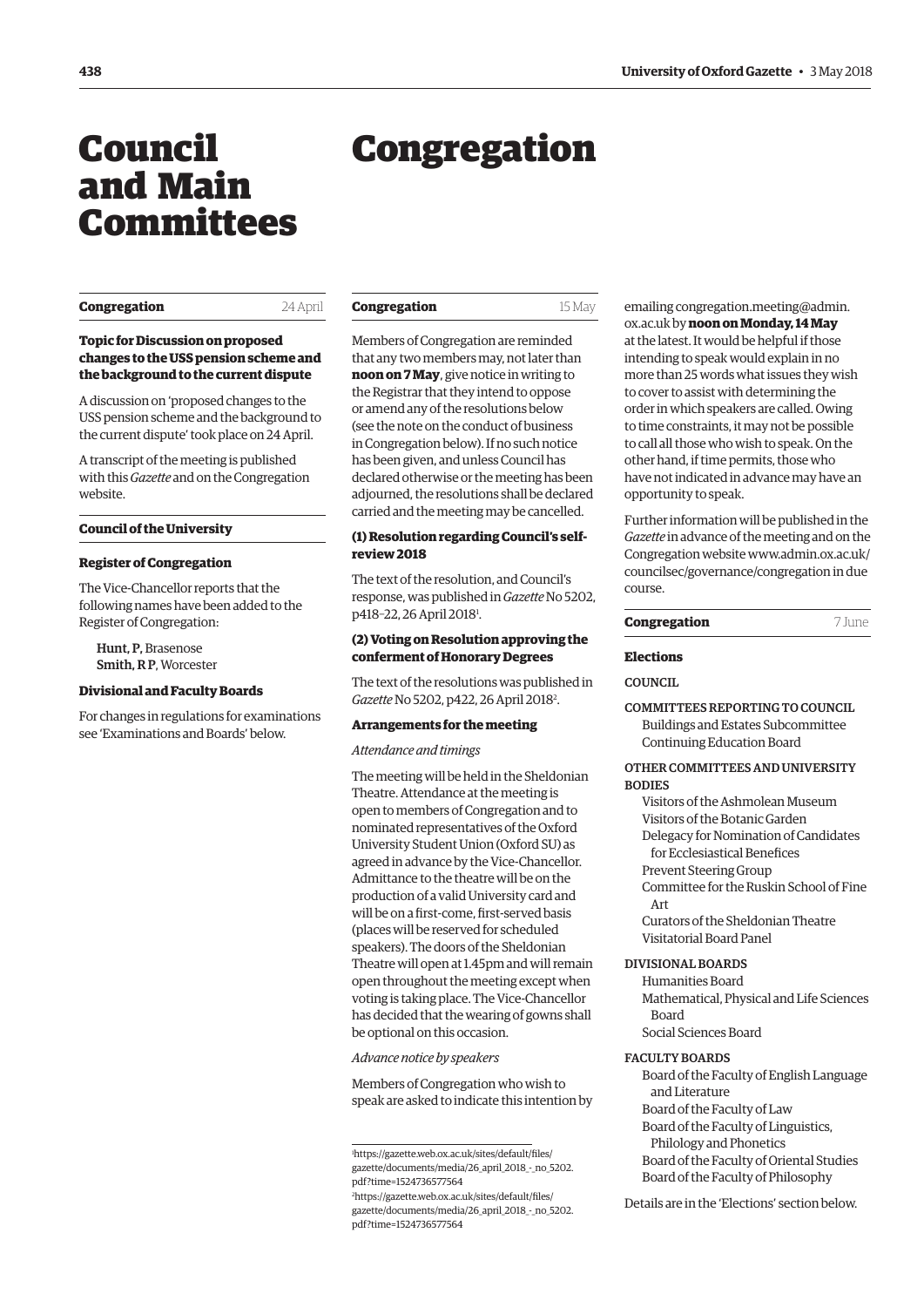# Notices

### <span id="page-2-0"></span>**Note on procedures in Congregation**

¶ Business in Congregation is conducted in accordance with Congregation Regulations 2 of 2002 [\(www.admin.ox.ac.uk/statutes/](http://www.admin.ox.ac.uk/statutes/regulations/529-122.shtml) [regulations/529-122.shtml\). A](http://www.admin.ox.ac.uk/statutes/regulations/529-122.shtml) printout of these regulations, or of any statute or other regulations, is available from the Council Secretariat on request. A member of Congregation seeking advice on questions relating to its procedures, other than elections, should contact Planning and Council Secretariat at the University Offices, Wellington Square (telephone: (2)70012; [email: congregation.meeting@admin.ox.ac.](mailto:congregation.meeting@admin.ox.ac.uk) uk); questions relating to elections should be directed to the Elections Officer, Ms S L S Mulvihill (telephone: (2)80463; email: [elections.office@admin.ox.ac.uk\).](mailto:elections.office@admin.ox.ac.uk)

### **Consultative Notices**

### **Strategic Plan Consultation in Trinity term**

Members of the University are reminded that the consultation on the 2018 to 2023 Strategic Plan will continue throughout Trinity Term, and updates on progress will be posted to www.ox.ac.uk/staff/ [consultations/strategic-plan-consultation.](www.ox.ac.uk/staff/consultations/strategic-plan-consultation)

Included at the site are the responses to the first consultation, held in Hilary Term, which includes the views of the committees and boards of Council and Conference of Colleges, and a synopsis of individuals' submissions to the online consultation.

A draft of the new strategic plan will be uploaded onto the site later in Trinity Term to enable all members of the collegiate University to review the draft and provide feedback.

The site will be periodically updated with synopses of the discussions and presentations at the Open Meetings, and to reflect the views of the main committees of Council, and divisional boards as they consider the draft during Trinity Term.

Comments or input to the consultation should be submitted to strategic.plan@ admin.ox.ac.uk.

The timing and location of the remaining open meeting is provided below. Members are invited to register using the following [link: www.ox.ac.uk/staff/news-listing/2018-](www.ox.ac.uk/staff/news-listing/2018-02-26-strategic-plan-2018-23-open-meetings) 02-26-strategic-plan-2018-23-openmeetings.

### **Magdalen College**

### REVISED STATUTES

The Committee on Statutes before the Privy Council, acting under authority delegated to it by Council, is minded to give consent on behalf of the University to the revised statutes of Magdalen College, approved by the Governing Body on 7 March 2018, in so far as such consent is required by section 7 (2) of the Universities of Oxford and Cambridge Act, 1923. The consent of the committee to the amendments to the statutes will be effective 15 days after publication unless written notice of a

resolution, signed by at least 20 members of Congregation, calling upon Council to withhold that consent, has been given to the Registrar by **noon on 14 May**.

The effects of the amendments relate to the removal of the class of Supernumerary Fellow, a revision to the eligibility for Emeritus Fellowships, a change of the Statute relating to the President, and a change of the Statute relating to the Dean of Divinity, Chapel Services and Chaplains.

### **General Notices**

### **Encaenia**

### TICKET REGISTRATION FOR ENCAENIA 2018

Online registration is now open for the Encaenia ceremony taking place in the Sheldonian Theatre on 20 June. Members of Congregation, staff, students and academic visitors are invited to apply for tickets online at [www.ox.ac.uk/encaenia. Me](http://www.ox.ac.uk/encaenia)mbers [of Convocation: please email encaenia@](mailto:encaenia@admin.ox.ac.uk) admin.ox.ac.uk to request a ticket. The website includes information on the registration process, guest tickets, timings of the day and the dress code. Invitations to the Encaenia Garden Party were sent electronically on 23 April to all those eligible to attend.

### LORD CREWE'S BENEFACTION

Heads of House, University Officers (as given in Statute IX), holders of the Oxford degrees of Doctor of Divinity, Civil Law, Medicine, Letters, Science and Music, and the honorands are invited to partake of Lord Crewe's Benefaction to the University on the morning of the ceremony and then to walk in procession to the Sheldonian Theatre. Holders of the Oxford Higher Degrees (described above) who wish to participate are invited to contact the Events Office at [encaenia@admin.ox.ac.uk or](mailto:encaenia@admin.ox.ac.uk) on 01865 280524 for more information. All other guests, listed above, will be sent an invitation by the Events Office.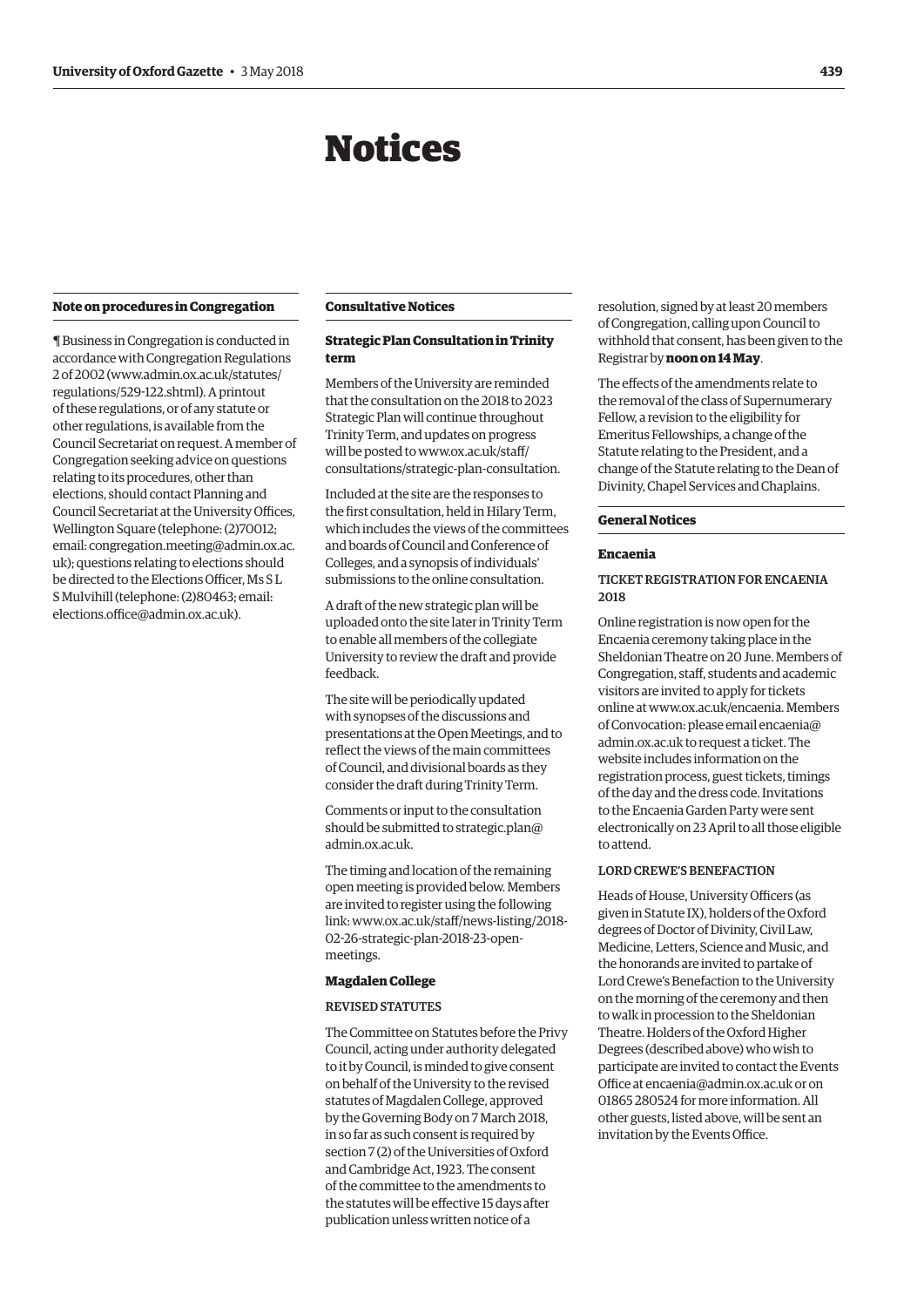### <span id="page-3-0"></span>**Appointments**

### **Mathematical, Physical and Life Sciences**

### APPOINTMENTS

*Corrigendum*:

Geraldine Wright, DPhil Oxf, Associate Professor of Comparative Physiology/ Organismal Biology with the title of Professor of Neuroethology, Department of Zoology, and Fellow of Hertford, from 1 September 2018 until 31 August 2023

### REAPPOINTMENTS

### *Corrigendum*:

Ashleigh Griffin, PhD Edin, Associate Professor of Evolutionary Biology with the title of Professor of Evolutionary Biology, Department of Zoology, and Fellow of New College, from 1 October 2018 to retirement

### CONFERMENTS OF TITLE

Andrew Gosler, Associate Professor, Institute of Human Sciences and Department of Zoology

### **Social Sciences**

### REAPPOINTMENTS

Professor Alexandra Alvergne, Associate Professor in Biocultural Anthropology, School of Anthropology and Museum Ethnography, from 1 July 2018 until retirement

Professor Laura Fortunato, Associate Professor of Evolutionary Anthropology, School of Anthropology and Museum Ethnography, from 1 September 2018 until retirement

Professor Jane Gingrich, Associate Professor in Comparative Political Economy, Department of Politics and International Relations, from 1 July 2018 until retirement

Professor David Kirk, Associate Professor in Sociology (Quantitative Methods) with title of Professor of Sociology, Department of Sociology, from 1 April 2018 until retirement

### **Visiting Professorships**

### **Mathematical, Physical and Life Sciences Division**

Professor David Deutsch, DPhil Oxf, Scientific Advisory Board, Wolfson Quantum Hub, Visiting Professor in Atomic and Laser Physics, for a further period of 3 years from 1 November 2018 Professor David Keen, PhD Oxf, Isis Facility, Rutherford Appleton Laboratory, Visiting Professor in Physics, for a further period of 3 years from 1 November 2017

Professor John Singleton, DPhil Oxf, National High Magnetic Field Laboratory, Los Alamos, Visiting Professor in Physics, for a further period of 3 years from 1 August 2017

Professor Stafford Withington, PhD Manc, Professor of Physics, Cambridge, Visiting Professor in Physics, for a further period of 3 years from 1 October 2017

### **Musical and other Events**

### **Christ Church**

ANDREW CHAMBLIN MEMORIAL **CONCERT** 

The 12th annual Andrew Chamblin Memorial Concert will be given by Laurence Cummings at 8 pm on 7 June in Christ Church Cathedral. The hour-long programme includes organ and harpsichord works by Bach, de Grigny, Couperin and Handel. Free; all welcome. Tickets not required; no reserved seating. Queries: [hacmemorial@yahoo.co.uk.](mailto:hacmemorial@yahoo.co.uk)

### **Faculty of Music/Oxford University Music Society (OUMS)**

### HOLYWELL MUSIC ROOM

*7.30pm, 14 May*: Athena Hawksley-Walker, Tom Fetherstonhaugh (Sonatas 6 & 10): Beethoven Violin Sonata Project. Free

### **St Hilda's**

### JACQUELINE DU PRÉ MUSIC BUILDING

*Corrigendum*: The event taking place at 7.30pm on 25 May listed the name of the performer incorrectly. The correct name is below:

Tim Horton: Beethoven and Berg in 'Bagatelles after Beethoven'

## Lectures

### **Humanities**

### **Faculty of Classics**

### APGRD

The follow events will take place in the Lecture Theatre, Ioannou Centre. Free; all welcome.

*Classics and English lecture* 

Ben Morgan

*2.15pm, 8 May*: 'From cult to classic: reimagining Medea before and after Euripides'

Nurit Yaari, Tel Aviv *3pm, 14 May*: 'Reading Greek drama in Tel Aviv'

### **Faculty of History**

### ASTOR VISITING LECTURER SERIES

Professor Guy Ortolano, NYU and 2018 Astor Visiting Lecturer, will deliver the following lectures.

Architectural history seminar *5pm, 7 May, Lincoln*: 'Welfare state modernism and the politics of aesthetic change'

### Public lecture

*5pm, 8 May, St John's*: 'Utopian banality: urban planning between Jane Jacobs and Margaret Thatcher'

Interdisciplinary panel discussion with Elizabeth Darling, Oxford Brookes, John Davis and Sir Robert Devereux, former permanent secretary Department of Work and Pensions

*12.30pm, 10 May, TORCH*: 'The origins of the housing crisis: whatever happened to the property owning social democracy?' (lunch provided)

Graduate reading group with discussion of publishing opportunities for modern British historians

*2pm, 11 May, St John's*: 'Scaling the nation: England in world histories'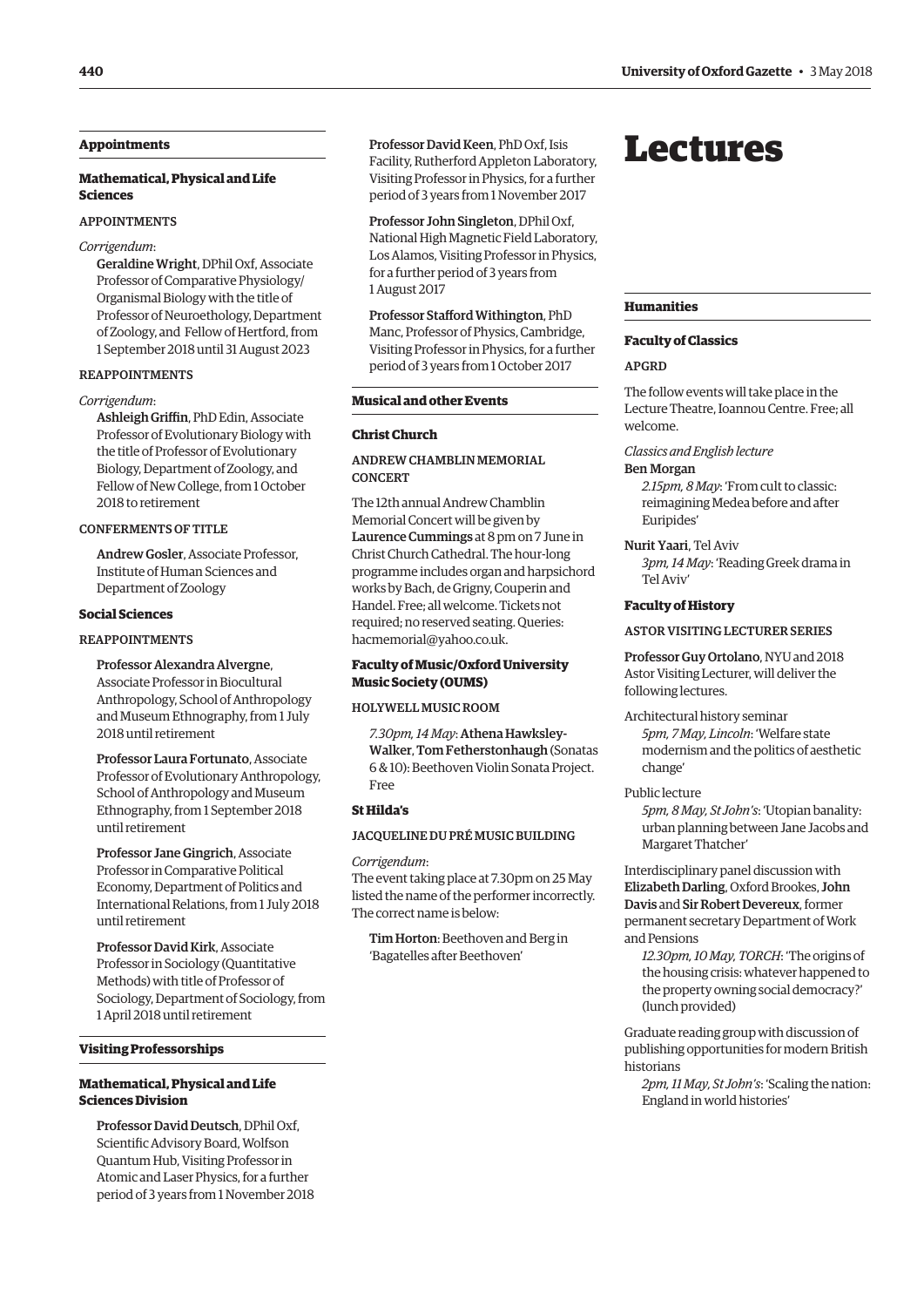# Examinations and Boards

### <span id="page-4-0"></span>**Faculty of Medieval and Modern Languages**

### SUBFACULTY OF SPANISH RESEARCH SEMINARS

The following seminars will be given at 5pm on Tuesdays in Room 2, Taylor Institution.

DPhil Candidate Joint Session

*22 May*: Hannie Lawlor: 'Refocalising relations in contemporary women's lifewriting' and Laura González Salmerón: 'The poetics of science in contemporary Spanish fiction'

Beatriz Caballero Rodríguez, Strathclyde *29 May*: 'María Zambrano y la filosofía: una relación incómoda'

### María Dolores Bravo Arriaga, Autónoma de México

*5 Jun*: 'Sor Juana, escritora experimental y audaz'

Eduardo Lalo, Puerto Rican novelist *12 Jun*: tbc

### **Medical Sciences**

### **Oxford University Medical Education Fellows**

### LEDINGHAM LECTURE SERIES

Professor Sir Muir Gray will present a TEDlike talk at 6pm, 16 May 2018 at St Cross College. All medics and trainees welcome. To register: www.eventbrite.co.uk/e/the[ledingham-series-professor-sir-muir-grey](www.eventbrite.co.uk/e/the-ledingham-series-professor-sir-muir-grey-tickets-43308753648)tickets-43308753648.

*Subject*: 'Inspiring through excellence'

### **Nuffield Department of Population Health**

### AN OXFORD CONVERSATION: TRUTH IN THE MEDIA

A discussion will take place between Alan Rusbridger and Nick Davies at 6pm on 11 May in the Sheldonian Theatre on the impact of misleading information on politics, health and other aspects of people's lives. Registration required: bit.ly/ truthinthemedia.

### **Institutes, Centres and Museums**

### **Foundation for Law, Justice and Society**

FLJS FILM SCREENING

Professor Marc Mullholand will introduce a screening of Steve McQueen's *Hunger* at 7pm on 23 May in the Leonard Wolfson Auditorium, Wolfson. More information and to register: [www.fljs.org/Hunger.](http://www.fljs.org/Hunger)

### **Colleges, Halls and Societies**

### **Lincoln**

### LINCOLN UNLOCKED LECTURE

Professor Robert Swanson, Birmingham, will deliver a Lincoln Unlocked Lecture at 5.30pm on 3 May in the Oakeshott Room followed by a reception and exhibition. More information and to register: [www.](http://www.lincoln.ox.ac.uk/lincoln-unlocked-lecture) [lincoln.ox.ac.uk/lincoln-unlocked-lecture.](http://www.lincoln.ox.ac.uk/lincoln-unlocked-lecture) 

*Subject*: 'Accounting for souls in pre-Reformation Oxford: Lincoln College, All Saints and St Michael at the North Gate'

### **Mansfield**

### LECTURE SERIES

The following lectures will be given at 5pm on Fridays in the Sir Joseph Hotung Auditorium, Hands Building. Convener: Baroness Helena Kennedy, QC

### Sir Antony Gormley

*4 May*: 'Why art matters'

### Bill Browder

*11 May*: 'How I found Vladimir Putin's Achilles' heel'

#### Stanley Johnson

*18 May*: 'Saving the planet? My life as an environmentalist'

### Professor Andy Orchard

*25 May*: 'Tolkien's Oxford and Oxford's Tolkien'

### Donna Brazile

*1 Jun*: 'The fierce urgency of now: a discussion of what's at stake in the US mid-term elections'

### Geoffrey Robertson, QC

*8 Jun*: 'A life in law. Rather his own man'

### **Examinations for the Degree of Doctor of Philosophy**

*This content has been removed as it contains personal information protected under the Data Protection Act.*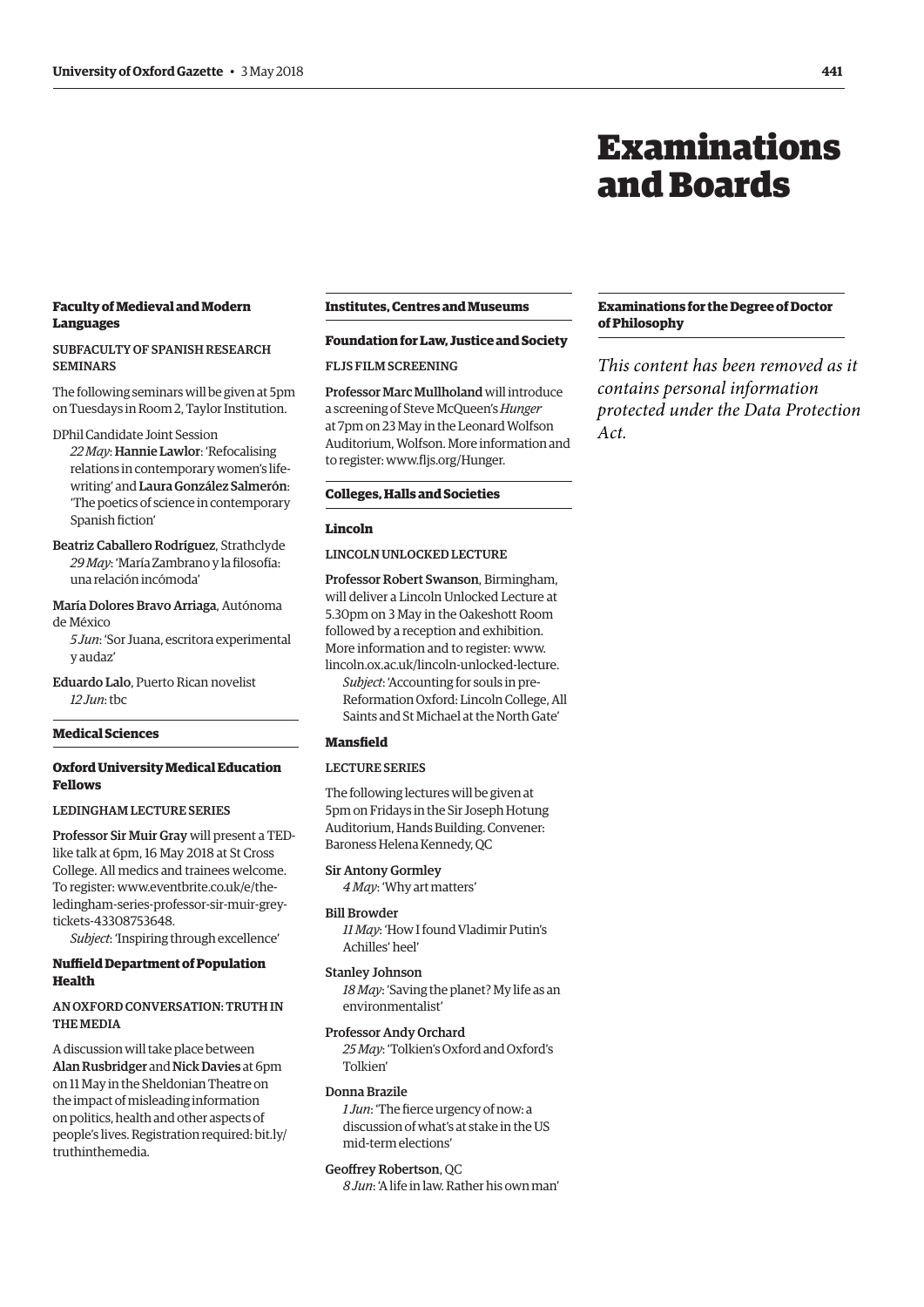# Colleges, Halls and Societies

### **Obituaries**

### **Oriel**

The Hon Sir Francis Ferris, Honorary Fellow, 26 March 2018

<span id="page-5-0"></span>CIVIL LAW, MAGISTER JURIS AND MPHIL IN LAW

major reorganisation of regulations for law degrees

HIGHER DEGREES IN MUSIC (a) removal of the regulations following the review of higher doctorates (b) new regulations introduced (c) retitling of regulations

GENERAL REGULATIONS FOR HIGHER

**DOCTORATES** new regulations introduced

### **Social Sciences**

RESEARCH DEGREES IN THE OXFORD INTERNET INSTITUTE introduction of MRes

### **Changes to Examination Regulations**

For the complete text of each regulation listed below and a listing of all changes to regulations for this year to date, please see [https://gazette.web.ox.ac.uk/examination](https://gazette.web.ox.ac.uk/examination-regulations)regulations.

### **Education Committee**

DOCTOR OF DIVINITY DOCTOR OF LETTERS AND DOCTOR OF **SCIENCE** (a) removal of the regulations following the review of higher doctorates (b) new regulations introduced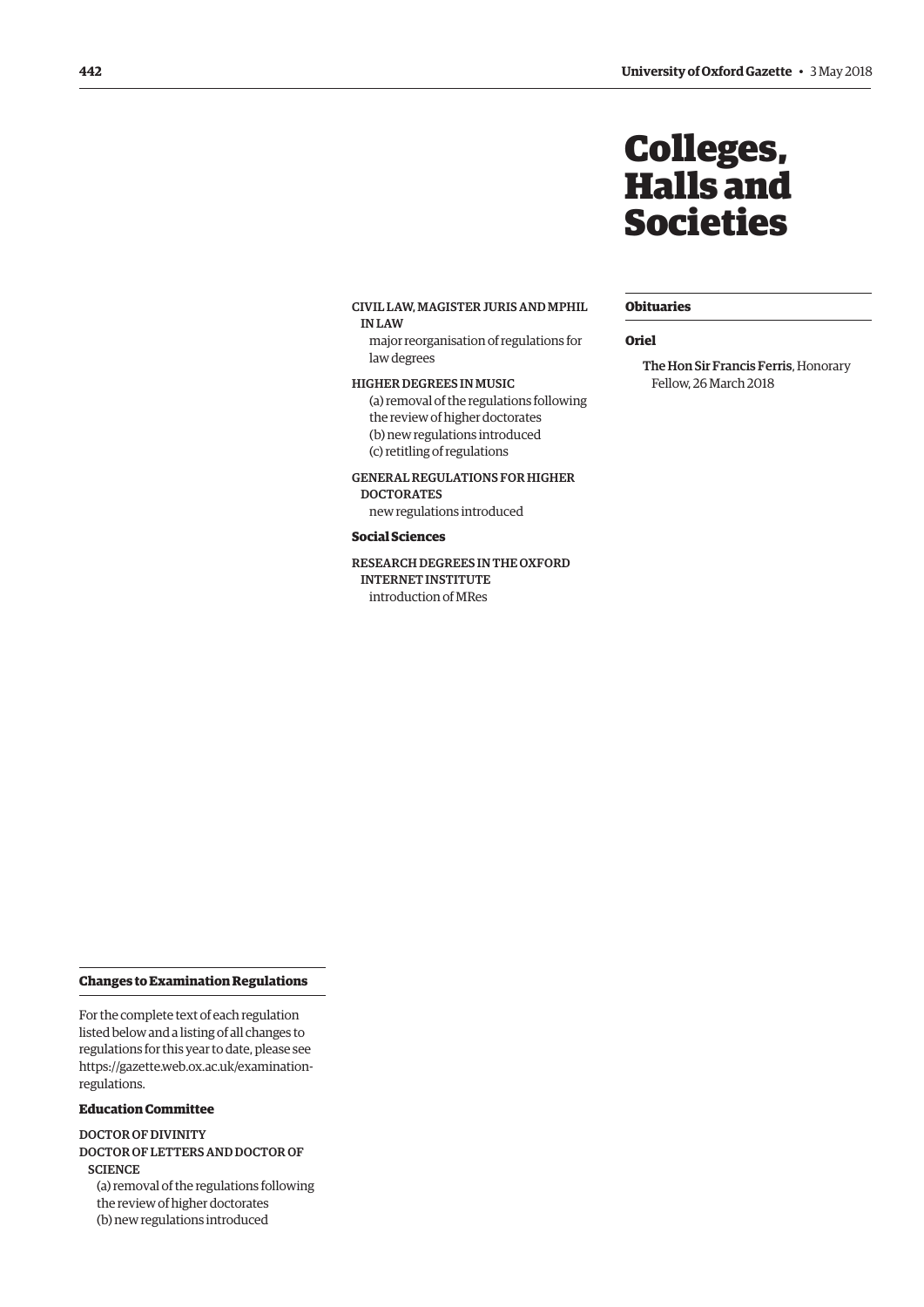# <span id="page-6-0"></span>Elections

Please note: in the lists below, the names precded by *vice* are those of the persons currently in office, whose terms of office are now coming to a close (thereby prompting all the vacancies now advertised for election). When the start date is abbreviated 'wie' (with immediate effect) two possible dates are indicated: if the election is uncontested, the candidate deemed elected will take up office as of the close of the nomination period (10 May); if the election is contested, the candidate elected will take up office following the close of the voting period (7 June).

### **Elections** 7 June

### **Call for nominations**

The nomination period for the elections below will close at **4pm on 10 May**.

### **Council**

- One member of Congregation elected by Congregation from members of the faculties in the Divisions of Mathematical, Physical and Life Sciences and of Medical Sciences to hold office from MT 2018 to MT 2022 [*vice* Professor Helen I McShane, Harris Manchester]
- One member of Congregation elected by Congregation from members of the faculties in the Divisions of Humanities and of Social Sciences to hold office from MT 2018 to MT 2022 [*vice* Dr Ian M C Watson, Christ Church]
- One member of Congregation, not necessarily being a member of any division and not in any case being nominated in a divisional capacity, elected by Congregation to hold office from MT 2018 to MT 2022 [*vice* Professor Anne E Trefethen, St Cross]

*Note*: Full details of Council's remit, composition, functions and powers [can be found at: www.admin.ox.ac.uk/](www.admin.ox.ac.uk/statutes/783-121.shtml) statutes/783-121 shtml

Elected members of Council will ordinarily be expected to serve on a small number of other committees (typically between one and three, usually including at least one of the main committees of Council ie PRAC, GPC, Education Committee, Personnel Committee, Research Committee).

For further information, please contact the Senior Assistant Registrar (Governance) [\(nigel.berry@admin.ox.ac.uk\).](mailto:nigel.berry@admin.ox.ac.uk)

### **Committees reporting to Council**

BUILDINGS AND ESTATES SUBCOMMITTEE

• One person elected by Congregation to hold office from MT 2018 to MT 2021 [*vice* Ms Rosie Mortimer, Department of Chemistry]

For further information, please contact the Secretary ([shaka.obhiozele@admin.ox.ac.](mailto:shaka.obhiozele@admin.ox.ac.uk)  $11k$ 

### CONTINUING EDUCATION BOARD

• One member of the Department for Continuing Education elected by and from among the members of the department to hold office from MT 2018 to MT 2021 [*vice* Dr Nazila Ghana, Kellogg]

For further information, please contact the Secretary ([peter.gambles@admin.ox.ac.uk\).](mailto:peter.gambles@admin.ox.ac.uk)

### **Other Committees and University Bodies**

### VISITORS OF THE ASHMOLEAN MUSEUM

• Two members of Congregation elected by Congregation to hold office from MT 2018 to MT 2022 [*vice* Professor A C Clunas, Trinity; Professor M J Snowling, St John's]

*Note*: Further information on the Visitors [can be found at: www.admin.ox.ac.uk/](www.admin.ox.ac.uk/statutes/regulations/489-112.shtml) statutes/regulations/489-112.shtml.

For further information, please contact the Secretary ([emma.brown@ashmus.ox.ac.uk\).](mailto:emma.brown@ashmus.ox.ac.uk)

### VISITORS OF THE BOTANIC GARDEN

• One person elected by Congregation to hold office from MT 2018 to MT 2021 [*vice* Professor H C J Godfray, Jesus]

For further information, please contact the Secretary ([stephen.harris@plants.ox.ac.uk\).](mailto:stephen.harris@plants.ox.ac.uk)

### DELEGACY FOR NOMINATION OF CANDIDATES FOR ECCLESIASTICAL **BENEFICES**

• Two members of Convocation elected by Congregation to hold office from MT 2018 to MT 2024 [*vice* Dr Jennifer Strawbridge, Mansfield; The Revd Bruce R L Kinsey, Balliol]

For further information, please contact the Secretary ([catherine.hemingway@admin.](mailto:catherine.hemingway@admin.ox.ac.uk) [ox.ac.uk\).](mailto:catherine.hemingway@admin.ox.ac.uk)

### PREVENT STEERING GROUP

• Five persons elected by Congregation to hold office with immediate effect to MT 2019 [new positions]

The Prevent Steering Group was established to consider in detail how the University should respond, and give effect to, the statutory Prevent duty. Further information about the work of the group can be found at: [www1.admin.ox.ac.uk/councilsec/prevent.](www1.admin.ox.ac.uk/councilsec/prevent) 

In accordance with part 3 of the resolution approved by Congregation on 31 May 2016, 'That the University's Prevent Steering Group be afforced with a minimum of five elected members of Congregation by 0th week MT 2016', Council ordered an election to be held on 28 July 2016. At its meeting of 5 February 2018, Council ordered an election in Trinity term 2018 for five members of Congregation to hold office until the beginning of Michaelmas term 2019.

Elections to this body are conducted under the regulations set out in Part 8 of Congregation Regulations 2 of 2002.

For further information, please contact the Secretary ([sarah.cowburn@admin.ox.ac.uk\).](mailto:sarah.cowburn@admin.ox.ac.uk)

### COMMITTEE FOR THE RUSKIN SCHOOL OF FINE ART

• Two persons holding teaching posts in the Ruskin School, who shall be elected by all those holding such posts except the Ruskin Master of Drawing under arrangements as per Council Regulation 19 of 2002 to hold office from MT 2018 to MT 2021 [*vice* Professor B D Catling, Linacre; Professor M Chevska, Brasenose]

For further information, please contact the Secretary ([bob.green@ruskin-sch.ox.ac.uk\).](mailto:bob.green@ruskin-sch.ox.ac.uk)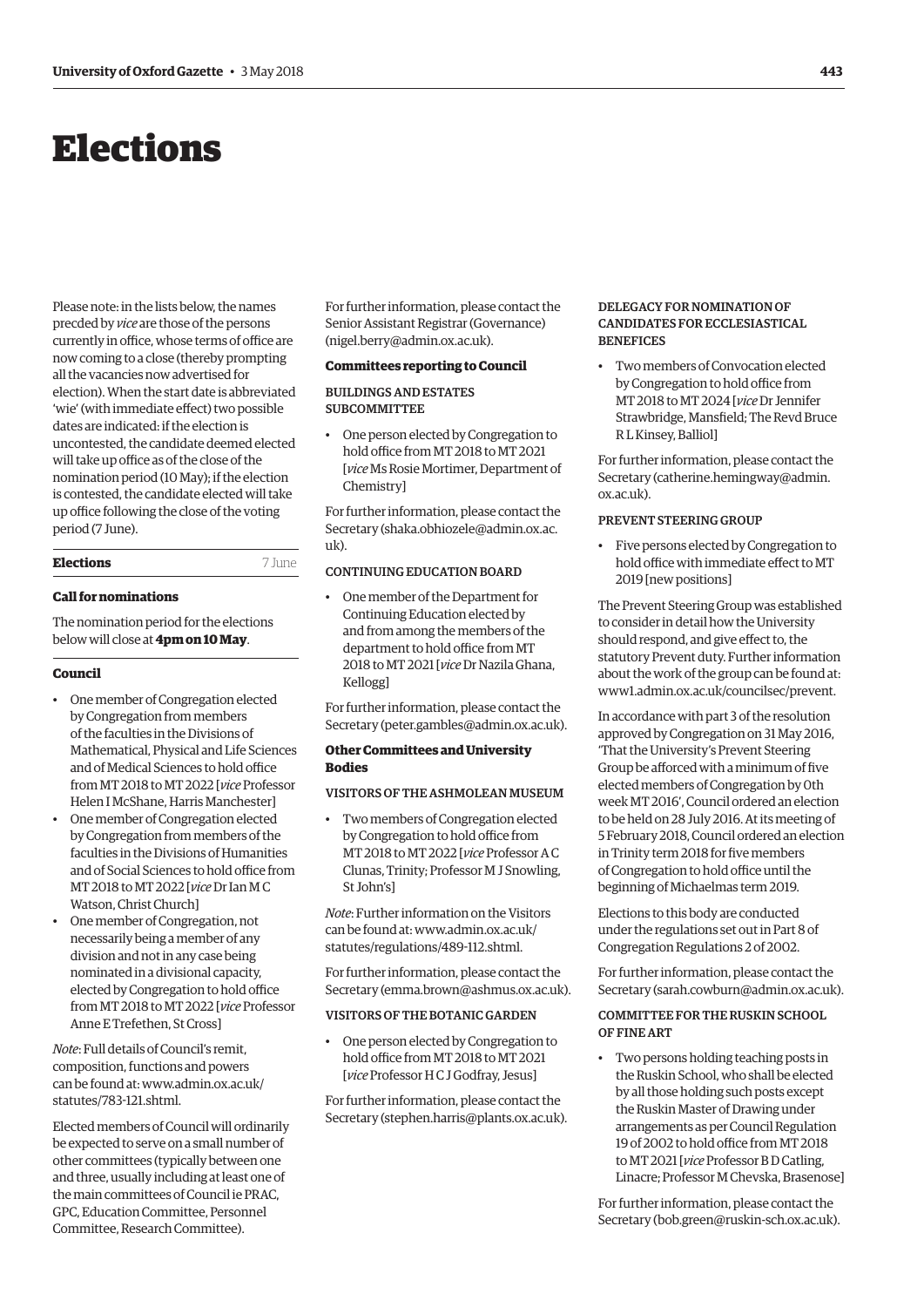### CURATORS OF THE SHELDONIAN **THEATRE**

• One member of Congregation elected by Congregation to hold office from MT 2018 to MT 2024 [*vice* Professor D A Hills, Lincoln]

*Note*: Further information on the board can [be found at: www.admin.ox.ac.uk/statutes/](www.admin.ox.ac.uk/statutes/regulations/181-084.shtml#_Toc86825837) regulations/181-084.shtml#\_Toc86825837.

For further information, please contact the Secretary ([john.weston@admin.ox.ac.uk\).](mailto:john.weston@admin.ox.ac.uk)

### VISITATORIAL BOARD PANEL

• Four members of Congregation required to engage in academic teaching and/or research either by their written contracts of employment or by established and agreed practice elected by Congregation to hold office from MT 2018 to MT 2022, except where noted [*vice* Professor M D Goodman, Wolfson; Professor H I McShane, Harris Manchester; Dr Chrystalina Antoniades, Brasenose; Dr Amy Beth Zavatsky, St Edmund Hall (wie to MT 2019)]

*Note*: Further information on the panel can be found [at: www.admin.ox.ac.uk/](www.admin.ox.ac.uk/statutes/353-051a.shtml) statutes/353-051a.shtml a[nd www.admin.](www.admin.ox.ac.uk/statutes/regulations/248-062.shtml) ox.ac.uk/statutes/regulations/248-062. shtml.

For further information, please contact the Secretary [\(ellen.hudspith@admin.ox.ac.uk\).](mailto:ellen.hudspith@admin.ox.ac.uk)

### **Divisional Boards**

### HUMANITIES BOARD

- One person elected by and from among the members of the Faculty of Oriental Studies to hold office wie to MT 2020 [*vice* Professor Barend Ter Haar, University College]
- One person elected by and from among the members of the Faculty of Philosophy to hold office wie to MT 2020 [*vice* Dr Chris Timpson, Brasenose]

For further information, please contact the Secretary [\(lynne.hirsch@humanities.ox.ac.](mailto:lynne.hirsch@humanities.ox.ac.uk)  $11\text{k}$ 

### MATHEMATICAL, PHYSICAL AND LIFE SCIENCES BOARD

- One person elected by and from among the members of the Faculty of Materials to hold office from MT 2018 to MT 2022 [*vice* Professor M R Castell, Linacre]
- One person elected by and from among the members of the Faculty of Plant Sciences to hold office from MT 2018 to MT 2022 [*vice* Professor R P Jarvis, Wolfson]

For further information, please contact the Secretary [\(saira.shaikh@mpls.ox.ac.uk\).](mailto:saira.shaikh@mpls.ox.ac.uk)

### SOCIAL SCIENCES BOARD

- One member elected by and from the academic members of the Faculty of Law to hold office from MT 2018 to MT 2020 [new position]\*
- One member elected by and from the academic members of the Department of Politics and International Relations to hold office from MT 2018 to MT 2020 [new position]\*
- One member elected by and from the academic members of the Saïd Business School to hold office from MT 2018 to MT 2020 [new position]\*

\*Under the regulations governing the composition of Divisional Boards, the above vacancies fall within the single constituency of 'three persons elected on a rotational basis by and from academic members of the following units of the division, with each person serving a two-year period: (a) the Department of Economics; (b) the Department of Education; (c) the Faculty of Law; (d) the Department of Politics and International Relations; (e) the School of Geography and the Environment; and (f) the Saïd Business School'. The last units elected to this constituency were (i) the Department of Economics, (ii) the Department of Education and (iii) the School of Geography and the Environment.

For further information about the Board, [please contact the Secretary \(catherine.](mailto:catherine.paxton@socsci.ox.ac.uk) paxton@socsci.ox.ac.uk).

### **Faculty Boards**

### BOARD OF THE FACULTY OF ENGLISH LANGUAGE AND LITERATURE

• Five persons elected by and from the members of the faculty of English Language and Literature to hold office from MT 2018 to MT 2020 [*vice* Dr S-M Evangelista, Trinity; Dr Paulina Kewes, Jesus; Professor Rhodri Lewis, St Hugh's; Professor Matthew Reynolds, St Anne's; Dr Daniel Thomas, Wadham]

For further information, please contact the Secretary ([sadie.slater@ell.ox.ac.uk\).](mailto:sadie.slater@ell.ox.ac.uk)

### BOARD OF THE FACULTY OF LAW

• One Ordinary Member elected by and from all members of the faculty exclusive of the persons qualified to be Official Members as per Regulation 10 of Council Regulations 19 of 2002 to hold office with immediate effect to MT 2019 [*vice* Professor Julie A Dickson, Somerville]

For further information, please contact the Secretary ([charlotte.vinnicombe@law.ox.ac.](mailto:charlotte.vinnicombe@law.ox.ac.uk)  $n(k)$ 

### BOARD OF THE FACULTY OF LINGUISTICS, PHILOLOGY AND PHONETICS

• Four persons elected by and from among the members of the Faculty of Linguistics, Philology and Phonetics to hold office from MT 2018 to MT 2020 [new positions]

These elections are advertised in anticipation of the changes to the regulations made by Council, which will come into effect on 6 April 2018 and which will reduce the number of elected members on this Board from five to four. The changes to the regulations were published in the 22 March 2018 issue of the *Gazette*.

For further information, please contact the Secretary ([administrator@ling-phil.ox.ac.](mailto:administrator@ling-phil.ox.ac.uk) [uk\).](mailto:administrator@ling-phil.ox.ac.uk) 

### BOARD OF THE FACULTY OF ORIENTAL **STUDIES**

• Five persons elected by and from among the members of the Faculty of Oriental Studies to hold office from MT 2018 to MT 2020 [*vice* Professor M D Goodman, Wolfson; Professor Jeremy Johns Wolfson; Professor Ulrike Roesler, Wolfson; Professor Zeynep Yürekli-Görkay, Wolfson; Professor Stefano Zacchetti, Balliol]

For further information, please contact the Secretary ([thomas.hall@orinst.ox.ac.uk\).](mailto:thomas.hall@orinst.ox.ac.uk)

### BOARD OF THE FACULTY OF PHILOSOPHY

• Four persons elected by and from among the members of the Faculty of Philosophy to hold office from MT 2018 to MT 2020 [*vice* Professor Alison Hills, St John's; Dr Joseph Schear, Christ Church; A D Gomes, Trinity; Dr Luca Castagnoli, Oriel]

For further information, please contact the Secretary ([rachael.sanders@philosophy.](mailto:rachael.sanders@philosophy.ox.ac.uk) [ox.ac.uk\).](mailto:rachael.sanders@philosophy.ox.ac.uk)

### **Notes**:

Nominations in writing for the elections on 7 June, by four members of Congregation other than the candidate, will be received by the Elections Office, at the University Offices, Wellington Square, up to **4pm on 10 May**.

At least one nomination in respect of each candidate must be made on an official [nomination form \(available on www.admin.](www.admin.ox.ac.uk/elections/forms/index.shtml) ox.ac.uk/elections/forms/index.shtml).

All candidates are asked to note the general requirements that apply to all committee members, as set out in Council Regulations 14 of 2002 (General Regulations of Council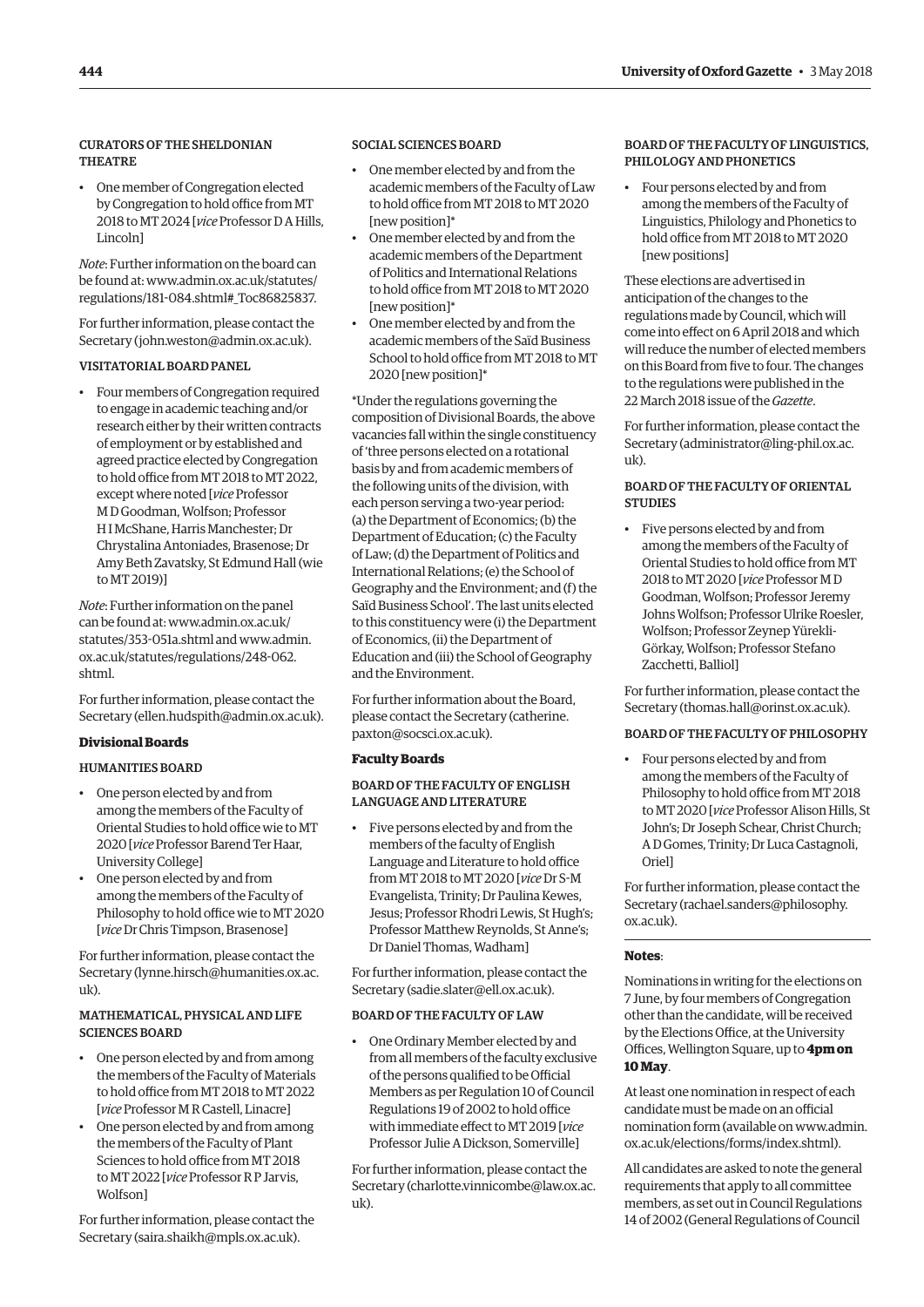# Advertisements

<span id="page-8-0"></span>for Committees) [\(www.admin.ox.ac.uk/](http://www.admin.ox.ac.uk/statutes/regulations/519-122.shtml) [statutes/regulations/519-122.shtml\).](http://www.admin.ox.ac.uk/statutes/regulations/519-122.shtml)  Current members seeking re-election are also asked to check for specific restrictions on consecutive service. Please note that a candidate may not be nominated to more than one constituency on the same committee at the same time. For further information, please see the eligibility and amendments to nominations sections on the General Information page of the elections website [\(www.admin.ox.ac.uk/](http://www.admin.ox.ac.uk/elections/geninfo.shtml) [elections/geninfo.shtml\).](http://www.admin.ox.ac.uk/elections/geninfo.shtml)

Candidates are invited to include with their nomination forms a written statement of no more than 250 words setting out his or her reasons for standing, and qualifications for the office being sought.

In the event of a contested election, candidates' statements will be available online at [www.admin.ox.ac.uk/elections](http://www.admin.ox.ac.uk/elections)  and published in the *Gazette* dated 24 May. Voters may wish to wait until they have read these statements before returning their ballot papers. Ballot papers will be sent out to members of Congregation as soon as possible after the closing date for nominations. Completed ballot papers must be received by the Elections Office not later than **4pm on 7 June**.

If the number of nominations received by the closing date is no more than sufficient to fill the vacancies, the candidates nominated shall be deemed to be duly elected as of the close of the nomination period on 10 May. When required, places will be allocated according to academic standing, as defined in Council Regulations 22 of 2002, Part 2: Academic Precedence and Standing, made by Council on 26 June 2002.

If the number of nominations received by the closing date is less than sufficient to fill the vacancies, those candidates nominated will be deemed elected unopposed, and the remaining vacancies will lapse, in which case, in accordance with the regulations, the places must remain vacant until appointments are made jointly by the Vice-Chancellor and Proctors.

For further information, please contact the Elections Officer [\(shirley.mulvihill@admin.](mailto:shirley.mulvihill@admin.ox.ac.uk) [ox.ac.uk\).](mailto:shirley.mulvihill@admin.ox.ac.uk)

### **Advertising enquiries**

*Email*: [gazette.ads@admin.ox.ac.uk](mailto:gazette.ads@admin.ox.ac.uk) *Telephone*: 01865 (2)80548 *Web*[: https://gazette.web.ox.ac.uk/classified](https://gazette.web.ox.ac.uk/classified-advertising)advertising-gazette

### **Deadline**

Advertisements are to be received by **noon on Wednesday** of the week before publication (ie eight days before publication). Advertisements must be submitted online.

### **Charges**

Commercial advertisers: £30 per insertion of up to 70 words, or £60 per insertion of 71–150 words.

Private advertisers: £20 per insertion of up to 70 words, or £40 per insertion of 71–150 words.

Advertisements that are placed only in the online edition of the *Gazette* are reduced to £20 per insertion for commercial advertisers and £10 per insertion for private advertisers for 70-word advertisements (or £40 and £20 respectively for 150-word advertisements).

See our website for examples of whether an advertisement is considered commercial [or private: https://gazette.web.ox.ac.uk/](https://gazette.web.ox.ac.uk/classified-advertising) classified-advertising-gazette.

### **Online submission and payment**

Advertisements must be submitted and paid for online, using a credit card or debit card, through a secure website. For details, [see https://gazette.web.ox.ac.uk/classified](https://gazette.web.ox.ac.uk/classified-advertising)advertising-gazette.

### **Extracts from the terms and conditions of acceptance of advertisements**

### *General*

1. Advertisements are accepted for publication at the discretion of the editor of the *Gazette*.

*Note*. When an advertisement is received online, an acknowledgement will be emailed automatically to the email address provided by the advertiser. The sending of this acknowledgement does not constitute an acceptance of the advertisement or an undertaking to publish the advertisement in the *Gazette*.

2. The right of the *Gazette* to edit an advertisement, in particular to abridge when necessary, is reserved.

3. Advertisements must be accompanied by the correct payment, and must be received by the deadline stated above. *No refund can be made for cancellation after the acceptance of advertisements*.

4. Once an advertisement has been submitted for publication, no change to the text can be accepted.

5. Voucher copies or cuttings cannot be supplied.

### *Charges*

6. Two separate charging arrangements will apply, for commercial and private advertisers. The rates applicable at any time will be published regularly in the *Gazette*, and may be obtained upon enquiry. The rates, and guidance on applicability of each rate, are also available online.

The editor's decision regarding applicability of these rates to an individual advertiser will be final.

### *Disclaimer*

**7. The University of Oxford and Oxford University Press accept no responsibility for the content of any advertisement published in the** *Gazette***. Readers should note that the inclusion of any advertisement in no way implies approval or recommendation of either the terms of any offer contained in it or of the advertiser by the University of Oxford or Oxford University Press.**

### *Advertisers' Warranty and Indemnity*

**13. The advertiser warrants:**

**(i) Not to discriminate against any respondents to an advertisement published in the** *Gazette* **on the basis of their gender, sexual orientation, marital or civil partner status, gender reassignment, race, religion or belief, colour, nationality, ethnic or national origin, disability or age, or pregnancy.**

(ii) That the advertisement does not contravene any current legislation, rules, regulations or applicable codes of practice.

(iii) That it is not in any way illegal or defamatory or a breach of copyright or an infringement of any other person's intellectual property or other rights.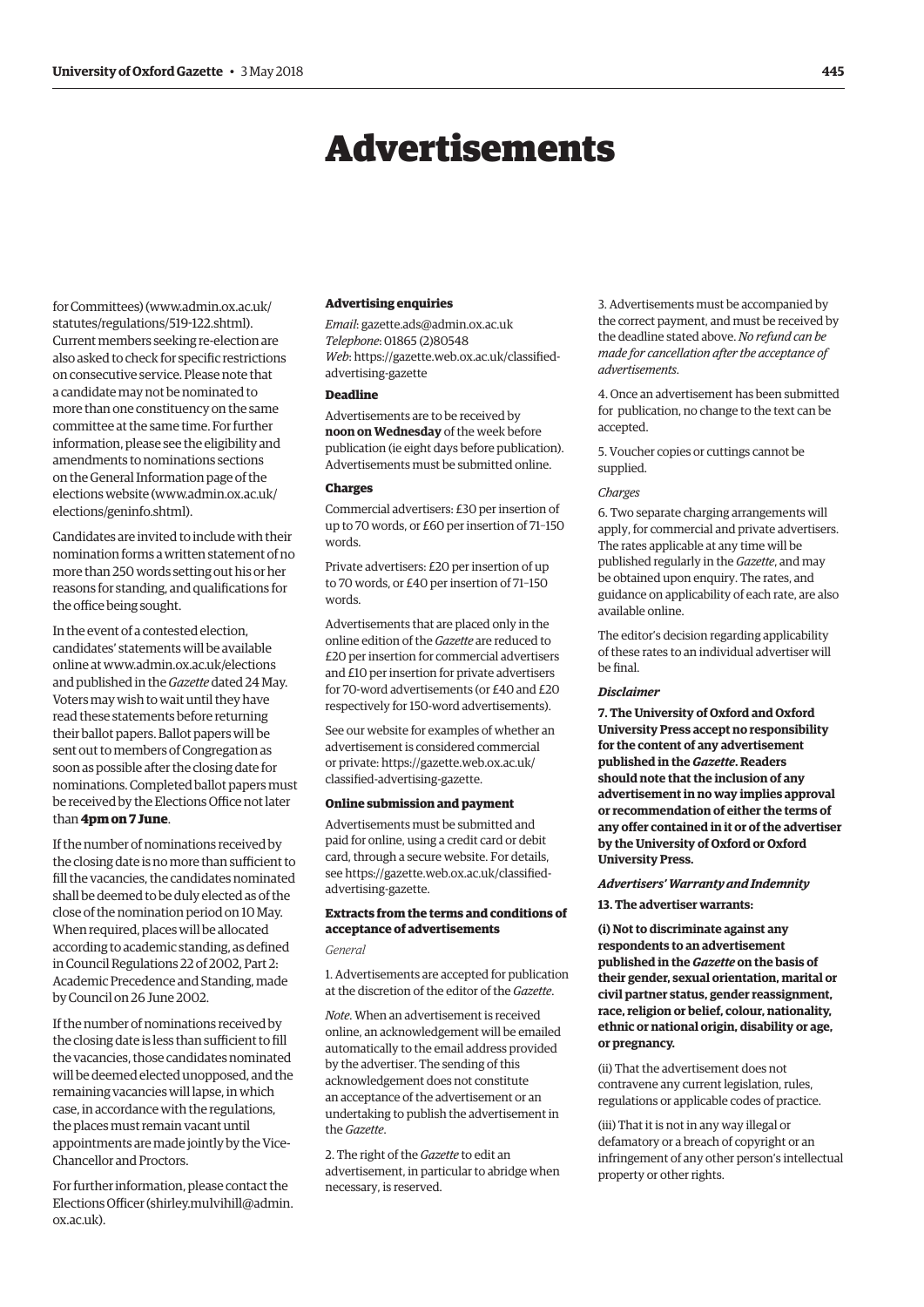*You are advised to view our full Terms and Conditions of acceptance of advertisements. Submission of an advertisement implies acceptance of our terms and conditions, which may be found at www.ox.ac.uk/gazette/ [classifiedadvertising, and may also be obtained](www.ox.ac.uk/gazette/classifiedadvertising)  on application to Gazette Advertisements, Public Affairs Directorate, University Offices, Wellington Square, Oxford OX1 2JD.*

### **Publication in online** *Gazette*

16. Unless the advertiser stipulates otherwise, all advertisements will be published in the online *Gazette* in addition to the printed *Gazette*. At the time of submission of an advertisement, the advertiser may stipulate that he or she does not wish the advertisement to be included in the online *Gazette*. This stipulation: (i) must be made at the time of submission of the advertisement; (ii) cannot later be altered; (iii) will apply to all instances of publication of an advertisement arranged at the time of submission of that advertisement. Please note that advertisements form part of the online *Gazette* as published and cannot be removed or amended after publication.

### **Miscellaneous**

### **Parking space sought**

**City centre Philanthropist needed**. I have been offered a post as Head Gardener of a central Oxford college, but I have a disability that means I cannot use public transport. I therefore need a parking space, but the college has none. Can you help me? Do you have a parking space? I cannot afford to pay, but may be able to. Phone Aimee: 07772 088407.

### **Craft Courses**

**Ardington School of Crafts** offers short courses with practising craftspeople in beautiful surroundings near Wantage. 200 courses between 1 and 3 days, from stained glass and silver jewellery to textiles and carving, all held in our well-equipped workshops. Unearth your hidden talents and discover why people keep coming back to Ardington School of Crafts. Gift vouchers [available. See: www.ardingtonschoolofcrafts.](www.ardingtonschoolofcrafts.com) com. Tel: 01235 833433.

### **The Anchor**

**The Anchor pub**, dining rooms and terrace are situated in the heart of Jericho. We serve simple, honest, fresh food with daily changing seasonal specials, an extensive wine list and great beer. Our 2 private dining rooms can seat 14 and 16 and are available for meetings or dinner parties. We are open 9am–11pm Mon– Fri and 8am–11pm Sat and Sun. 2 Hayfield Rd, Oxford OX2 6TT. Tel: 01865 510282. Web: [www.theanchor ox](http://www.theanchor)ford.com.

### **UK Brain Bank for Autism and Related Developmental Research, JR**

**The developing brain is altered in autism** but neuroscientists do not know how or why. Research is needed to understand the

causes and biological basis of autism, to develop better interventions to improve the lives of those directly affected by it. Such critical research is hindered by the scarcity of donated human brain tissue. Control tissue, donated by people who do not have autism, is needed for comparison just as much as donations by people who do – and the NHS organ donor scheme does not include brain donation. We particularly want younger people to consider making a pledge to donate their brain after death (the further the brain is from its inception, the more difficult it is to understand the process of its development, so we do not take donations from people over 65 not directly affected by autism). See www. [medsci.ox.ac.uk/news/understanding-autism](www.medsci.ox.ac.uk/news/understanding-autism-donate-your-brain-for-autism-research)donate-your-brain-for-autism-research for information and to register as a donor.

### **Restore Garden Café**

**Spacious café set in award-winning gardens** with delicious food and coffees using organic, Fairtrade and local produce where possible. Plants, handmade gifts and cards for sale. Open Mon–Sat, 10am–4pm, Manzil Way, Cowley Rd, Oxford OX4 1YH. All proceeds to Restore, Oxfordshire mental health charity (registered charity number 274222): [www.](http://www.restore.org.uk) [restore.org.uk.](http://www.restore.org.uk)

### **Oxford University Hospitals NHS Trust**

**Oxford University Hospitals** wants you to take part in its future. If you have a contract of employment with the University of Oxford in a department within the Medical Sciences Division, or hold an honorary contract award with OUH for at least 12 months, you can join our staff constituency. University of Oxford staff belonging to other departments can join us as public members. To join us, visit [www.](http://www.ouh.nhs.uk/ft) [ouh.nhs.uk/ft.](http://www.ouh.nhs.uk/ft)

### **Oxford Tropical Research Ethics Committee seeks external member**

**OxTREC reviews the ethics of University medical research studies** to be conducted outside the EU. External members should live near Oxford and be able to attend 6 meetings annually. Experience of tropical countries an advantage. No specialist medical knowledge necessary. Oxford University employees/ students not eligible. Reasonable travel expenses reimbursed for this voluntary role. Further details: https://researchsupport. admin.ox.ac.uk/sites/default/files/ [researchsupport/documents/media/further\\_](https://researchsupport.admin.ox.ac.uk/sites/default/files/researchsupport/documents/media/further_particulars_for_oxtrec_lay_members.pdf) particulars\_for\_oxtrec\_lay\_members.pdf.

### **Shezan Restaurant**

**Mughal Indian cuisine** at Shezan: 1st floor, 135 High St, Oxford. From our kitchen to your table, we bring you fresh herbs, spices, roots, fragrances and the Mughal tradition of passion for good food. Serving as dining rooms since 1915. Open daily noon–3pm and 5.30pm–11pm. Tel: 01865 251600. Website: [www.shezanoxford.co.uk.](http://www.shezanoxford.co.uk)

### **Research participants sought**

**We are seeking healthy volunteers** for our brain stimulation study. We are looking for participants who are aged 18–35, right-handed, in good health and without history of epilepsy. The study involves 2 visits to the Department of Psychiatry in Oxford. Each session will take around 2 hours. You will be reimbursed for your time and travel. For further info, please contact: Caroline Nettekoven at joystick. [study@psych.ox.ac.uk. Ethics Ref: R53867/](mailto:joystick.study@psych.ox.ac.uk) RE001.

**Healthy men and women aged 30–50** are needed for a research study investigating the effects of specific dietary nutrients on liver fat and adipose tissue metabolism. For further [information please contact louise.dennis@](mailto:louise.dennis@ocdem.ox.ac.uk) ocdem.ox.ac.uk or 01865 857203.

**TARS study:** would you like to reduce your smoking but aren't ready to quit? If you smoke more than 10 cigarettes a day and want to cut down but not quit, we would like to invite you to take part in the TARS research study. For more information: www.plymouth.ac.uk/ [research/primarycare/trial-of-physical-activity](www.plymouth.ac.uk/research/primarycare/trial-of-physical-activity-and-reduction-of-smoking-tars)and-reduction-of-smoking-tars or contact the study team at the University of Oxford: email: [tars@phc.ox.ac.uk or](mailto:tars@phc.ox.ac.uk) tel: 01865 617963.

### **Groups and societies**

**The Oxford University Newcomers' Club** at the University Club, 11 Mansfield Rd, OX1 3SZ, welcomes the wives, husbands or partners of visiting scholars, of graduate students and of newly appointed academic and administrative members of the University. We offer help, advice, information and the opportunity to meet others socially. Informal coffee mornings are held in the club every Wednesday 10.30am–noon (excluding the Christmas vacation). Newcomers with children (0–4) meet every Fri in term 10.15am–11.45am. We have a large programme of events including tours of colleges, museums and other places of interest. Other term-time activities include a book group, informal conversation group, garden group, antiques group, opportunity to explore Oxfordshire and an opportunities in Oxford group. Visit our website: [www.](http://www.newcomers.ox.ac.uk) [newcomers.ox.ac.uk.](http://www.newcomers.ox.ac.uk) 

**Oxford Research Staff Society** (OxRSS) is run by and for Oxford research staff. It provides researchers with social and professional networking opportunities, and a voice in University decisions that affect them. Membership is free and automatic for all research staff employed by the University of Oxford. For more information and to keep up to date, see: web: [www.oxrss.ox.ac.uk;](http://www.oxrss.ox.ac.uk)  Facebook: [http://fb.me/oxrss; Tw](http://fb.me/oxrss)itter: @ [ResStaffOxford; mailing list: researchstaff](mailto:researchstaff-subscribe@maillist.ox.ac.uk)subscribe@maillist.ox.ac.uk.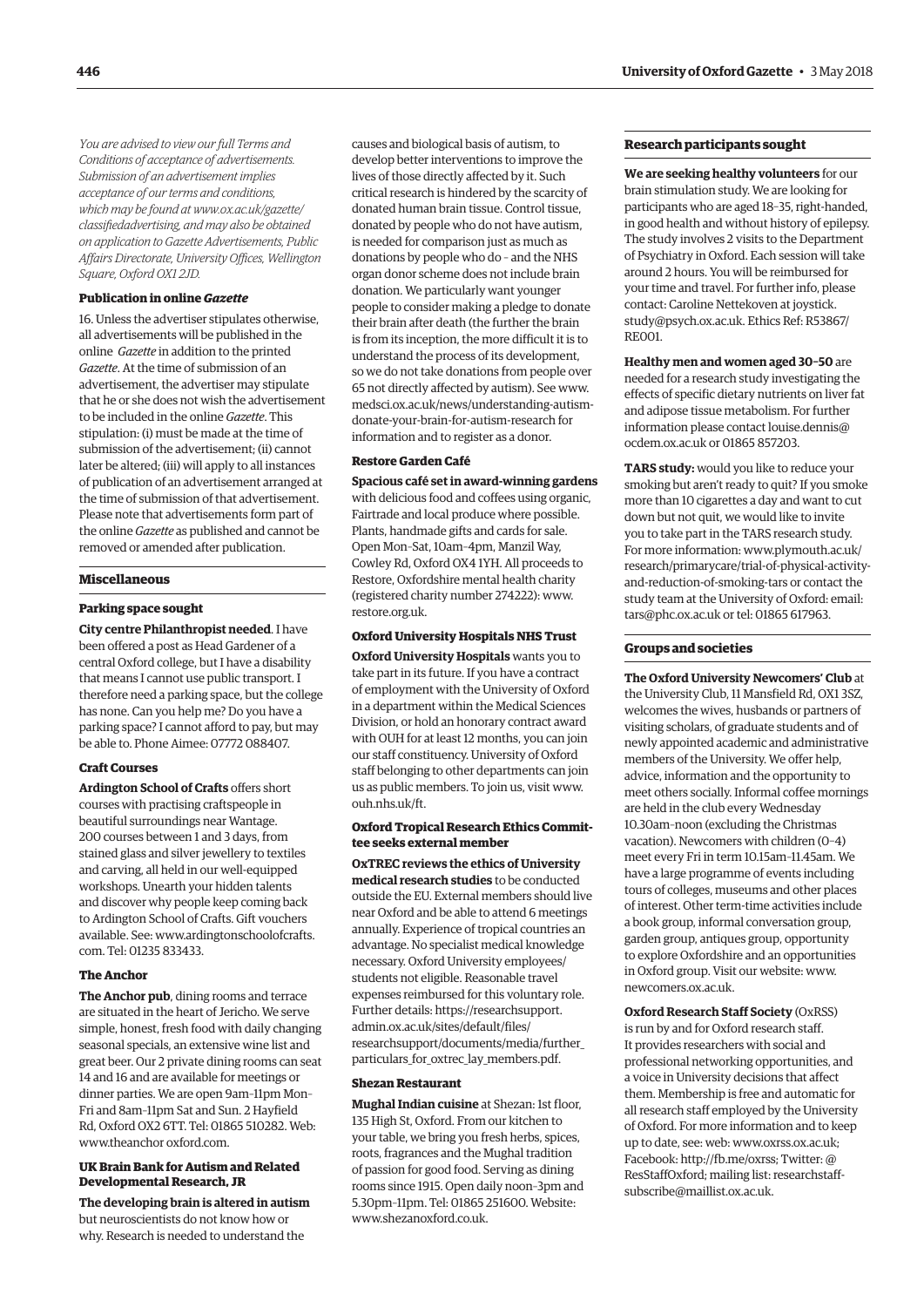### **Restoration and Conservation of Antique Furniture**

**John Hulme** undertakes all aspects of restoration. 30 years' experience. Collection and delivery. For free advice, telephone or write to the Workshop, 11A High St, Chipping Norton, Oxon, OX7 5AD. Tel: 01608 641692.

### **Sell your unwanted books**

**Sell your unwanted books** at competitive prices. If you need extra space or are clearing college rooms, a home or an office, we would be keen to quote for books and CDs. Rare items and collections of 75 or more wanted if in VG condition; academic and non-academic subjects. We can view and collect. Contact Graham Nelson at History Bookshop Ltd on 01451 821660 or [sales@historybookshop.com.](mailto:sales@historybookshop.com)

### **Antiques bought and sold**

**Wanted and for sale** – quality antiques such as furniture, fire guards, grates and related items, silver, pictures, china and objects d'art etc. Please contact Greenway Antiques of Witney, 90 Corn Street, Witney OX28 6BU on 01993 705026, 07831 585014 or email [jean\\_greenway@hotmail.com.](mailto:jean_greenway@hotmail.com)

### **Services Offered**

**Big or small, we ship it all**. Plus free pick up anywhere in Oxford. Also full printing services available (both online and serviced), 24 hour photocopying, private mailing addresses, fax bureau, mailing services and much more. Contact or visit Mail Boxes Etc, 266 Banbury Rd, Oxford. Tel: 01865 514655. Fax: 01865 514656. Email: [staff@mbesummertown.co.uk.](mailto:staff@mbesummertown.co.uk)  Also at 94 London Rd, Oxford. Tel: 01865 [741729. Fax: 01865 742431. Email: staff@](mailto:staff@mbeheadington.co.uk) mbeheadington.co.uk.

**Carpenter/joiner**. For bookcases, wardrobes, etc, made on site to your specifications. Portfolio available. Call Rob Guthrie on 01608 677423 (evening) or 07961 444957 (daytime). Email: [rob.s.guthrie@gmail.com. W](mailto:rob.s.guthrie@gmail.com)eb: [www.](http://www.robguthrie.co.uk) [robguthrie.co.uk.](http://www.robguthrie.co.uk)

### **Situations Sought**

**Part-time PA available**: experienced providing support for academics and authors. Worked in the University and colleges. Either virtual or in/around Oxford. Diary and office management, travel booking, book typing. [Reference available. Contact: apricotmill103@](mailto:apricotmill103@gmail.com) gmail.com.

### **Houses to Let**

**Spacious, detached, furnished family house** to let in Old Marston from mid-Aug 2018. Convenient for city centre by bike, bus, car or walking through University Parks. Large secluded and productive garden, private parking for cars. £2,400 pcm. Ideally we are looking for a family who will take it and look after it for about 1 year in the first instance. Contact Professor Richard Harley by mobile: 07926 172483 or email: [rth@phys.soton.ac.uk.](mailto:rth@phys.soton.ac.uk)

### **Flats to Let**

**Delightful self-contained recently built mews flat** to let from 1 Aug 2018. Separate entrance from owners' own drive. Grandpont, south Oxford. 10 mins' walk from Carfax. Large sitting room with sunny terrace, kitchen, double bedroom. Suit non-smoking graduate student couple, £775 pcm plus bills. References and personal viewing required. Tel: [01865 241845 or email: popher@btinternet.](mailto:popher@btinternet.com) com.

### **Accommodation Offered**

**Visiting academics welcomed** as paying guests for short or long stays in comfortable home of retired academic couple. Situated in quiet, leafy close in north Oxford within easy distance of main University buildings, town centre, river, shops and restaurants. Rooms have free TV, Wi-Fi, refrigerator, microwave, kettle, tea, coffee, central heating. Linen, cleaning, breakfast all included in the very moderate terms. Email: [DVL23@me.com.](mailto:DVL23@me.com)

**scottfraser** – market leaders for quality Oxfordshire property. Selling, letting, buying, renting, investing – we are here to help. Visit [www.scottfraser.co.uk fo](http://www.scottfraser.co.uk)r more information or call: Headington sales: 01865 759500; Summertown sales: 01865 553900; East Oxford sales: 01865 244666; Witney sales: 01993 705507; Headington lettings: 01865 761111; Summertown lettings: 01865 554577; East Oxford and student lettings: 01865 244666; Witney lettings: 01993 777909.

**Looking for accommodation for less than 12 months?** North Oxford Property Services offers accommodation from 1 month up to 12 months 'term accommodation'. It is often difficult to rent a property for under 12 months, so why not give us a ring on 01865 311745.

### **Self-catering Apartments**

**Visiting Oxford?** Studio, 1-, 2- and 3-bed properties conveniently located for various colleges and University departments. Available from 1 week to several months. Apartments are serviced, with linen provided and all bills included. Details, location maps and photos can be found on our website at [www.](http://www.shortletspace.co.uk) [shortletspace.co.uk. Co](http://www.shortletspace.co.uk)ntact us by email on [stay@shortletspace.co.uk or](mailto:stay@shortletspace.co.uk) call us on 01993 811711.

**Shortlet studios** for singles or couples needing clean, quiet self-catering accommodation for weeks or months. Handy for High St (town, colleges), Cowley Rd (shops, restaurants), University sportsground (gym, pool), Oxford Brookes campuses, buses (London, airports, hospitals). Modern, selfcontained, fully furnished including cooking and laundry facilities, en-suite bathroom, Wi-Fi broadband, TV/DVD/CD, central heating, cleaning and fresh linen weekly. Off-road parking for cars and bikes. Taxes and all bills [included. Enquiries: stay@oxfordbythemonth.](mailto:stay@oxfordbythemonth.com) com.

**Looking for 5-star serviced accommodation**

right in the heart of the city? Swailes Suites offer city centre, award winning maisonettes and apartments providing that 'home from home' feel that will help you get the most out of your stay. The Swailes Suites 'easy in, easy out' flexible booking arrangements, from 3 days to 6 months, together with good transport links make arrival and departure hassle-free. Check out our website at [www.](http://www.swailessuites.co.uk) [swailessuites.co.uk, co](http://www.swailessuites.co.uk)ntact Debbie on 01865 318547 or email [debbie@nops.co.uk. Of](mailto:debbie@nops.co.uk)fice established more than 25 years in 47 Walton Street, Jericho, OX2 6AD.

### **Holiday Lets**

**Cornwall** cottage and restored chapel in quiet hamlet on South West Coast Path within 100m of the sea and minutes from Caerhays and Heligan. Each property sleeps 6. Comfortably furnished, c/h, wood burner and broadband. Ideal for reading, writing, painting, walking, bathing, bird watching. Beautiful beach perfect for bucket and spade family holidays. Short winter breaks available from £250. Tel: 01865 558503 or 07917 864113. Email: [gabriel.amherst@btconnect.com. Se](mailto:gabriel.amherst@btconnect.com)e: [www.](http://www.cornwallcornwall.com) [cornwallcornwall.com.](http://www.cornwallcornwall.com)

**Choose from over 11,000 holiday villas** and apartments in Spain with Clickstay. We make it easy for you to make the perfect choice with our verified renter reviews and a dedicated customer services team. You can choose from modern apartments in Mallorca to whitewashed traditional fincas in Tenerife from just £73 pw! Many of our rental properties have private pools, sea views and large gardens with BBQ facilities. See: [www.](http://www.clickstay.com/spain) [clickstay.com/spain.](http://www.clickstay.com/spain)

### **Houses for Sale**

**Mosaics, Oxford** – an exciting new development and demonstrator NHS Healthy New Town – within easy reach of the city and Headington via networks of cycle routes and public transport. Stylish and architecturally elegant properties: from 1-bedroom modern apartments to spacious detached family houses. Show apartment and home open daily 10am–5.30pm. Help to Buy available. Contact Savills: 01865 269010. For more information see: [http://mosaicsoxford.co.uk.](http://mosaicsoxford.co.uk)